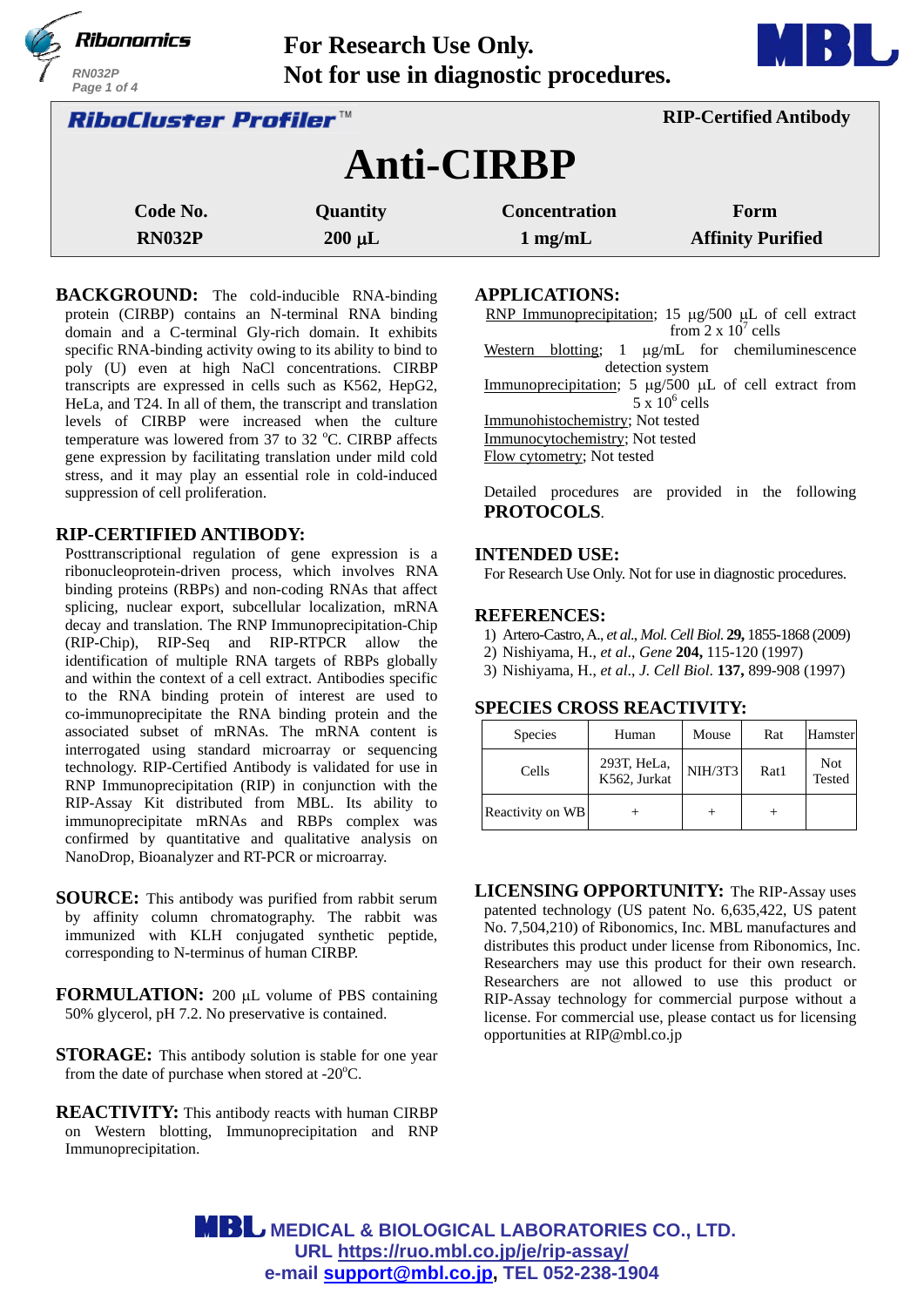

**Analysis of isolated RNA with Bioanalyzer.**

| Average of the RNA Quantity $(n=2)$ |            |  |
|-------------------------------------|------------|--|
| Antibody                            | $RNA$ (ng) |  |
| Normal Rabbit IgG                   | 87.0       |  |
| anti-CIRBP                          | 1014.5     |  |
| <b>Total RNA</b>                    | 388385.0   |  |

# **PROTOCOLS:**

#### **RNP Immunoprecipitation**

Some buffers and reagents are included in the RIP-Assay Kit (code. RN1001). Please also refer to the protocol packaged in the RIP-Assay Kit.

[Material Preparation]

1. Lysis Buffer (+)

Before using the Lysis Buffer, protease inhibitors, RNase inhibitors, and DTT are added to the Lysis Buffer at the appropriate concentration.

2. Wash Buffer  $(+)$ 

Before using the Wash Buffer, DTT is added to the Wash Buffer at the appropriate concentration.

#### **Protocol**

- 1) Wash 2 x  $10^7$  cells 4 times with PBS and resuspend them with 500  $\mu$ L of ice-cold Lysis Buffer (+) containing appropriate protease inhibitors, RNase inhibitors, and DTT. Vortex thoroughly, then incubate it on ice for 10 minutes.
- 2) Centrifuge the tube at 12,000 x g for 5 minutes at  $4^{\circ}$ C and transfer the supernatant to another tube.
- 3) Add 25  $\mu$ L of 50% protein A agarose beads slurry resuspended in Lysis Buffer (+) into the supernatant. Incubate it at  $4^{\circ}$ C with rotating for 1 hour.
- 4) Centrifuge the tube at 2,000 x g for 1 minute at  $4^{\circ}$ C and transfer the supernatant to another fresh tube (precleared sample).
- 5) Mix 25  $\mu$ L of 50% protein A agarose beads slurry resuspended in nuclease-free PBS with Normal Rabbit IgG (RIP-Assay Kit) or anti-CIRBP antibody at the concentration suggested in the **APPLICATIONS,** and then add 1 mL of Wash buffer (+) into each tube. Incubate with gently agitation for 1 hour at  $4^{\circ}$ C.
- 6) Wash the beads once with ice-cold Lysis Buffer (+) (centrifuge the tube at 2,000 x g for 1 minute). Carefully discard the supernatant using a pipettor without disturbing the beads.
- 7) Add 500  $\mu$ L of cell lysate (precleared sample of step 4), then incubate with gentle agitation for 3 hours at  $4^{\circ}$ C.
- 8) Wash the beads 4 times with Wash Buffer (+) (centrifuge the tube at 2,000 x g for 1 minute).
- 9) Add 400 µL of Master mix solution (Solution I: Solution II = 10  $\mu$ L: 390  $\mu$ L). Vortex thoroughly, then spin-down.
- 10) Add  $250 \mu L$  of Solution III. Vortex thoroughly.
- 11) Centrifuge the tube at 2,000 x g for 2 minutes.
- 12) Transfer the supernatant to the fresh tube containing  $2 \mu L$ of Solution IV.
- 13) Add 600 µL of ice-cold 2-propanol and place at -20 $^{\circ}$ C for 20 minutes. Centrifuge the tube at 12,000 x g for 10 minutes.
- 14) Wash the pellet 2 times with 0.5 mL of ice-cold 70% Ethanol and dry up the pellet for 5-15 minutes.
- 15) Dissolve the pellets in nuclease-free water.
- 16) RNA was quantified with NanoDrop (Thermo Fisher Scientific Inc.) and the RNA quality was analyzed with Bioanalyzer (Agilent Technologies, Inc.).

(Positive control for RNP Immunoprecipitation; Jurkat)



*Western blot analysis of CIRBP expression in transfectant (1), HeLa (2), 293T (3), K562 (4), Jurkat (5) and Rat1 (6) using RN032P.*

# **SDS-PAGE & Western Blotting**

- 1) Wash 1 x  $10<sup>7</sup>$  cells 3 times with PBS and suspend them in 1 mL of Laemmli's sample buffer.
- 2) Boil the samples for 2 minutes and centrifuge. Load  $10 \mu L$ of sample per lane on a 1-mm-thick SDS-polyacrylamide gel and carry out electrophoresis.
- 3) Blot the protein to a polyvinylidene difluoride (PVDF) membrane at 1 mA/cm<sup>2</sup> for 1 hour in a semi-dry transfer system (Transfer Buffer: 25 mM Tris, 190 mM glycine, 20% MeOH). See the manufacturer's manual for precise transfer procedure.
- 4) To reduce nonspecific binding, soak the membrane in 10%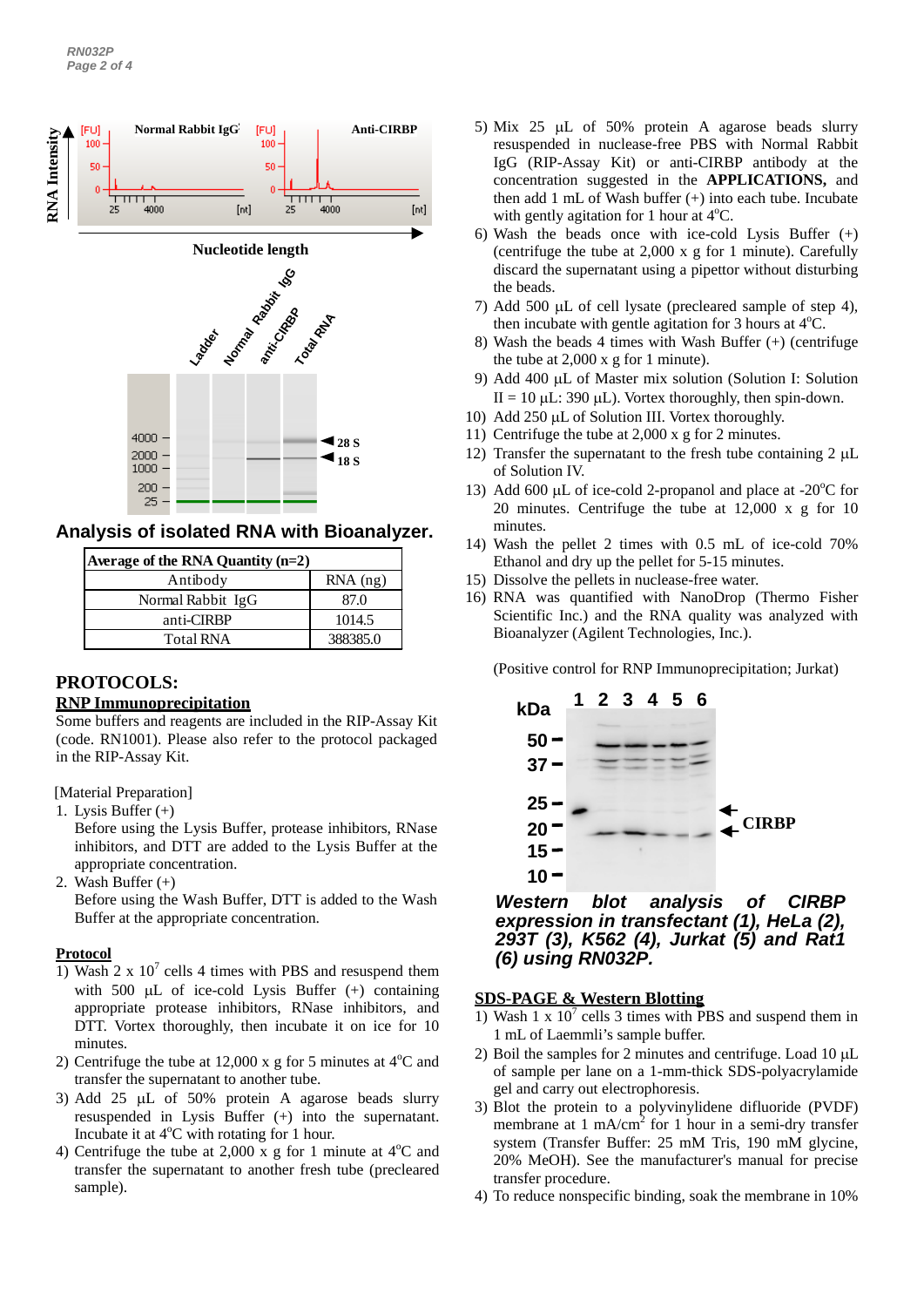skimmed milk (in PBS, pH 7.2) for 1 hour at room temperature, or overnight at 4°C.

- 5) Incubate the membrane with primary antibody diluted with PBS, pH 7.2 containing 1% skimmed milk as suggested in the **APPLICATIONS** for 1 hour at room temperature. (The concentration of antibody will depend on the conditions.)
- 6) Wash the membrane with PBS-T [0.05% Tween-20 in PBS] (5 minutes x 3 times).
- 7) Incubate the membrane with the 1:10,000 HRP-conjugated anti-rabbit IgG (MBL; code no. 458) diluted with 1% skimmed milk (in PBS, pH 7.2) for 1 hour at room temperature.
- 8) Wash the membrane with PBS-T (5 minutes x 3 times).
- 9) Wipe excess buffer off the membrane, and incubate membrane with an appropriate chemiluminescence reagent for 1 minute.
- 10) Remove extra reagent from the membrane by dabbing with a paper towel, and seal it in plastic wrap.
- 11) The detection was performed with LAS-4000 (FUJIFILM).

(Positive controls for Western blotting; 293T, HeLa, K562, Jurkat, NIH3T3, WR19L, Rat1)



*Immunoprecipitation of CIRBP from HeLa with normal rabbit IgG (2) or RN032P (3). After immunoprecipitated with the antibody, immunocomplex was resolved on SDS-PAGE and immunoblotted with RN032P. Lane 1 is the input sample.*

#### **Immunoprecipitation**

- 1) Wash cells (approximately 1 x  $10^7$  cells) 2 times with PBS and resuspend them with 1 mL of ice-cold Lysis buffer (RIP-Assay Kit) containing protease inhibitors and DTT at appropriate concentrations. Vortex thoroughly, then incubate it on ice for 10 minutes
- 2) Centrifuge the tube at  $12,000 \times g$  for 5 minutes at  $4^{\circ}$ C and transfer the supernatant to another tube.
- 3) Add 20  $\mu$ L of 50% protein A agarose beads slurry resuspended in Lysis Buffer into the supernatant. Incubate it at  $4^{\circ}$ C with rotating for 1 hour.
- 4) Centrifuge the tube at 2,000 x g for 1 minute at  $4^{\circ}$ C and transfer the supernatant to another tube (precleared sample).
- 5) Mix 20  $\mu$ L of 50% protein A agarose beads slurry resuspended in PBS with Normal Rabbit IgG (RIP-Assay Kit) or anti-CIRBP antibody at the concentration suggested in the **APPLICATIONS,** and then add 1 mL of

Wash buffer into each tube. Incubate with gently agitation for 1 hour at  $4^{\circ}$ C.

- 6) Wash the beads once with ice-cold Lysis Buffer (centrifuge the tube at 2,000 x g for 1 minute). Carefully discard the supernatant using a pipettor without disturbing the beads.
- 7) Add 500  $\mu$ L of cell lysate (precleared sample of step 4), then incubate with gentle agitation for 3 hours at  $4^{\circ}$ C
- 8) Wash the beads 4 times with Wash Buffer (centrifuge the tube at 2,000 x g for 1 minute).
- 9) Resuspend the beads in 20  $\mu$ L of Laemmli's sample buffer, boil for 3-5 minutes, and centrifuge for 5 minutes. Use 20 L/lane for the SDS-PAGE analysis. (See **SDS-PAGE & Western blotting**.)

(Positive control for Immunoprecipitation; HeLa)

#### **RELATED PRODUCTS:**

RIP-Assay Kit

RN1001 RIP-Assay Kit

RIP Certified Antibody

| <b>RN001P</b> | Anti-EIF4E (polyclonal)         |
|---------------|---------------------------------|
| <b>RN002P</b> | Anti-EIF4G1 (polyclonal)        |
| <b>RN003P</b> | Anti-EIF4G2 (polyclonal)        |
| <b>RN004P</b> | Anti-ELAVL1/HuR (polyclonal)    |
| <b>RN005P</b> | Anti-ELAVL2/HuB (polyclonal)    |
| <b>RN006P</b> | Anti-ELAVL3/HuC (polyclonal)    |
| <b>RN007P</b> | Anti-IGF2BP1/IMP1 (polyclonal)  |
| <b>RN008P</b> | Anti-IGF2BP2/IMP2 (polyclonal)  |
| <b>RN009P</b> | Anti-IGF2BP3/IMP3 (polyclonal)  |
| <b>RN010P</b> | Anti-MSI1/Musashi1 (polyclonal) |

Other RIP-Certified Antibodies are also available. Please visit our website at

https://ruo.mbl.co.jp/product/epigenetics/rip-assay.html

#### RIP-Assay Starter Kit

Each RIP-Assay Starter Kit contains 40 µg of RIP-Certified Antibody and RIP-Assay Kit.

| RN001PK | RIP-Assay Starter Kit EIF4E (polyclonal)         |
|---------|--------------------------------------------------|
| RN002PK | RIP-Assay Starter Kit EIF4G1 (polyclonal)        |
| RN003PK | RIP-Assay Starter Kit EIF4G2 (polyclonal)        |
| RN004PK | RIP-Assay Starter Kit ELAVL1/HuR (polyclonal)    |
| RN005PK | RIP-Assay Starter Kit ELAVL2/HuB (polyclonal)    |
| RN006PK | RIP-Assay Starter Kit ELAVL3/HuC (polyclonal)    |
| RN007PK | RIP-Assay Starter Kit IGF2BP1/IMP1 (polyclonal)  |
| RN008PK | RIP-Assay Starter Kit IGF2BP2/IMP2 (polyclonal)  |
| RN009PK | RIP-Assay Starter Kit IGF2BP3/IMP3 (polyclonal)  |
| RN010PK | RIP-Assay Starter Kit MSI1/Musashi1 (polyclonal) |

Other RIP Starter Kits are also available.

Please visit our website at

https://ruo.mbl.co.jp/product/epigenetics/rip-assay.html

#### RBP Antibody

RBP Antibody works on WB and /or IP, but not certified for working on RIP-Assay.